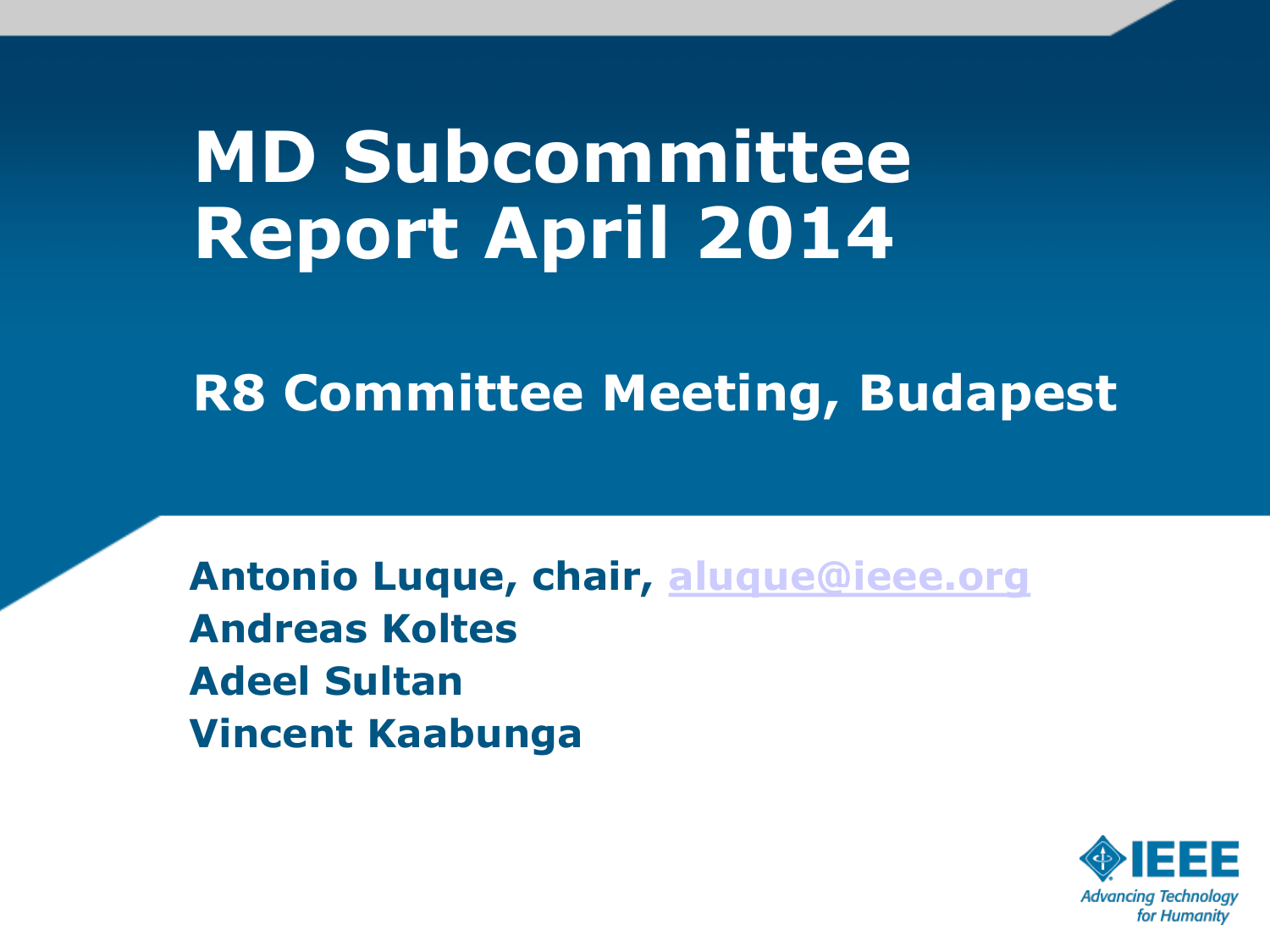# **Status of MD in R8 (End of Feb)**

| <b>Regional Snapshot</b>      | <b>Total this</b><br><b>Month</b> | '14 vs. '13  |       | % Change | Aug 2014 405,000 Member<br>$Goal - R8$ | <b>2014 New</b><br><b>Members</b><br>(FEB) |        |
|-------------------------------|-----------------------------------|--------------|-------|----------|----------------------------------------|--------------------------------------------|--------|
| <b>Total Membership</b>       | 55,921                            |              | 633   | 1.1%     | 77.0%                                  | Total                                      | 8475   |
| <b>Higher-Grade</b>           | 40,836                            |              | 1.185 | 3.0%     | 74.7%                                  | Higher<br>Grade                            | 2047   |
| <b>Students</b>               | 15,085                            | $\checkmark$ | (552) | $-3.5%$  | 84.2%                                  | <b>Students</b>                            | 6428   |
| <b>IEEE Worldwide - Total</b> | 307,348                           | v            | 3,400 | $-1.1\%$ | 405,000                                |                                            | 44,297 |

| 2014 Retention                 | <b>Cumulative - Through This Month</b> |                                    |                                         |              |  |  |  |  |  |  |
|--------------------------------|----------------------------------------|------------------------------------|-----------------------------------------|--------------|--|--|--|--|--|--|
| Dashboard / Benchmark          | <b>Professionals</b>                   | <b>Graduate</b><br><b>Students</b> | <b>Undergraduate</b><br><b>Students</b> | <b>Total</b> |  |  |  |  |  |  |
| Region - Total Members         | 70.8%                                  | 56.1%                              | 27.1%                                   | 63.8%        |  |  |  |  |  |  |
| Region $-1^{st}$ -Year Members | 31.3%                                  | 41.3%                              | 19.5%                                   | 29.7%        |  |  |  |  |  |  |
| <b>IEEE</b> - Total Members    | 74.8%                                  | 48.5%                              | 18.7%                                   | 64.2%        |  |  |  |  |  |  |
| IEEE $-1st$ Year Members       | 30.6%                                  | 32.1%                              | 13.8%                                   | 23.0%        |  |  |  |  |  |  |



90000

- Improvement in retention, could be a change in trend
- Region with the highest increase in retention YoY
- **ILI** One in only two Regions to increase recruitment in 2013 memb. year

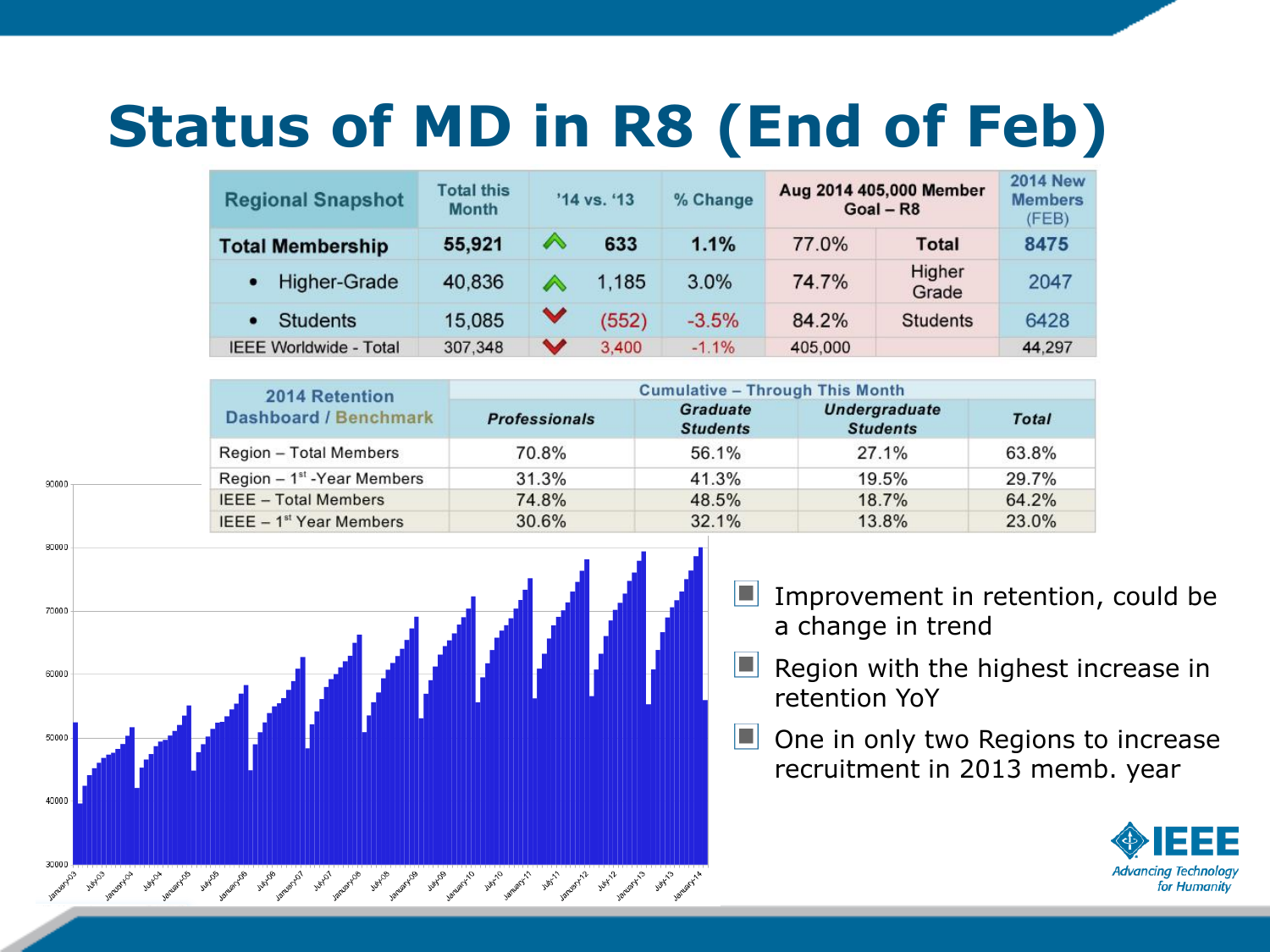### **R8 and global MD status**

| <b>Deactivation 2014</b> |                              |        |       |         |                          |        |        |       |                               |        |                  |       |                      |        |        |      |
|--------------------------|------------------------------|--------|-------|---------|--------------------------|--------|--------|-------|-------------------------------|--------|------------------|-------|----------------------|--------|--------|------|
| <b>REGION</b>            | <b>HIGHER GRADE w/o GSMs</b> |        |       |         | <b>GRADUATE STUDENTS</b> |        |        |       | <b>UNDERGRADUATE STUDENTS</b> |        |                  |       | <b>TOTAL MEMBERS</b> |        |        |      |
|                          | 2014                         | 2013   |       | Change  | 2014                     | 2013   | Change |       | 2014                          | 2013   | Change           |       | 2014                 | 2013   | Change |      |
|                          |                              |        | ᅭ     | %       |                          |        |        | $\%$  |                               |        | $\boldsymbol{t}$ | %     |                      |        |        | %    |
|                          | 5.488                        | 5.627  | 139   | 2.5%    | 960                      | 760    | 200    | 26.3% | 1.143                         | 1.025  | 118              | 11.5% | 7.591                | 7.412  | 179    | 2.4% |
| 2                        | 4.710                        | 5.256  | 546   | 10.4%   | 910                      | 753    | 157    | 20.8% | 946                           | 1.048  | 102              | 9.7%  | 6,566                | 7.057  | 491    | 7.0% |
| 3                        | 5.008                        | 5.375  | 367   | 6.8%    | 1,022                    | 872    | 150    | 17.2% | .505                          | .431   | 74               | 5.2%  | 7,535                | 7.678  | 143    | 1.9% |
| 4                        | 3.530                        | 3.828  | 298   | 7.8%    | 830                      | 619    | 211    | 34.1% | 962                           | 932    | 30               | 3.2%  | 5,322                | 5,379  | 57     | 1.1% |
| 5                        | 4.853                        | 5.174  | 321   | 6.2%    | 790                      | 598    | 192    | 32.1% | 1.442                         | .270   | 172              | 13.5% | 7.085                | 7.042  | 43     | 0.6% |
| 6                        | 9.631                        | 10.271 | 640   | 6.2%    | 1.497                    | 1.117  | 380    | 34.0% | 2.186                         | 1.794  | 392              | 21.9% | 13,314               | 13,182 | 132    | 1.0% |
| $R1-6$                   | 33,220                       | 35.531 | 2.311 | 6.5%    | 6.009                    | 4.719  | 1.290  | 27.3% | 8.184                         | 7.500  | 684              | 9.1%  | 47.413               | 47.750 | 337    | 0.7% |
| 7                        | 3.208                        | 3.371  | 163   | 4.8%    | 812                      | 632    | 180    | 28.5% | 961                           | 636    | 325              | 51.1% | 4.981                | 4.639  | 342    | 7.4% |
| 8                        | 15.410                       | 16.725 | 1,315 | 7.9%    | 4,599                    | 3,871  | 728    | 18.8% | 5.792                         | 5.537  | 255              | 4.6%  | 25,801               | 26,133 | 332    | 1.3% |
| 9                        | 4,184                        | 4.037  | 147   | 3.6%    | 633                      | 569    | 64     | 11.2% | 4,375                         | 4.767  | 392              | 8.2%  | 9,192                | 9.373  | 181    | 1.9% |
| 10                       | 19,233                       | 19.794 | 561   | 2.8%    | 8,083                    | 6,328  | 1,755  | 27.7% | 26,340                        | 24,441 | 1,899            | 7.8%  | 53,656               | 50,563 | 3,093  | 6.1% |
| R 7-10                   | 42.035                       | 43.927 | 1,892 | 4.3%    | 14.127                   | 11.400 | 2,727  | 23.9% | 37,468                        | 35,381 | 2.087            | 5.9%  | 93.630               | 90,708 | 2,922  | 3.2% |
| <b>TOTA</b>              | 75.255                       | 79,458 | 4,203 | $5.3\%$ | 20,136                   |        | 4,017  |       | 5.652                         | 42,88  | 2,771            | 6.5%  | 141.043              |        | 2,585  | 1.9% |

|               | <b>IEEE Membership - February 2014</b> |         |         |         |                          |        |         |          |        |        |                               |          |                      |         |         |         |
|---------------|----------------------------------------|---------|---------|---------|--------------------------|--------|---------|----------|--------|--------|-------------------------------|----------|----------------------|---------|---------|---------|
| <b>REGION</b> | Higher-Grade w/o GSM                   |         |         |         | <b>Graduate Students</b> |        |         |          |        |        | <b>Undergraduate Students</b> |          | <b>TOTAL MEMBERS</b> |         |         |         |
|               | 2014                                   | 2013    | Change  |         | 2014                     | 2013   | Change  |          | 2014   | 2013   | Change                        |          | 2014                 | 2013    | Change  |         |
|               |                                        |         | #       | %       |                          |        | %<br>₩  |          |        |        | #                             | %        |                      |         | #       | ℅       |
| 1             | 24,506                                 | 25,128  | (622)   | $-2.5%$ | 1,507                    | 1,848  | (341)   | $-18.5%$ | .636   | 1,567  | 69                            | 4.4%     | 27,649               | 28.543  | 894)    | $-3.1%$ |
| 2             | 21,346                                 | 21,836  | (490)   | $-2.2%$ | 1,441                    | 1.717  | (276)   | $-16.1%$ | 1.471  | 1,482  | (11)                          | $-0.7%$  | 24,258               | 25.035  | (777)   | $-3.1%$ |
| 3             | 19.484                                 | 19,571  | (87)    | $-0.4%$ | 1.898                    | 2,270  | (372)   | $-16.4%$ | 2.718  | 2,334  | 384                           | 16.5%    | 24,100               | 24.175  | (75)    | $-0.3%$ |
| 4             | 14,804                                 | 14.955  | (151)   | $-1.0%$ | 1,484                    | 1.763  | (279)   | $-15.8%$ | 1.609  | 1.694  | (85)                          | $-5.0%$  | 17,897               | 18.412  | (515)   | $-2.8%$ |
| 5             | 19,205                                 | 19,349  | (144)   | $-0.7%$ | 1,471                    | 1,772  | (301)   | $-17.0%$ | 1.928  | 2,208  | (280)                         | $-12.7%$ | 22,604               | 23.329  | (725)   | $-3.1%$ |
| 6             | 39.280                                 | 39,490  | (210)   | $-0.5%$ | 2.381                    | 2.971  | (590)   | $-19.9%$ | 3.266  | 3.284  | (18)                          | $-0.5%$  | 44.927               | 45.745  | (818)   | $-1.8%$ |
| R 1-6         | 138.625                                | 140.329 | (1,704) | $-1.2%$ | 10.182                   | 12.341 | (2.159) | $-17.5%$ | 12,628 | 12,569 | 59                            | 0.5%     | 161.435              | 165,239 | (3,804) | $-2.3%$ |
| 7             | 10,568                                 | 10,338  | 230     | 2.2%    | 1,676                    | 1,974  | (298)   | $-15.1%$ | 1.315  | 1,483  | 168)                          | $-11.3%$ | 13,559               | 13.795  | (236)   | $-1.7%$ |
| 8             | 40.836                                 | 39,651  | 1.185   | 3.0%    | 8.836                    | 9,691  | (855)   | $-8.8%$  | 6.249  | 5.946  | 303                           | 5.1%     | 55,921               | 55.288  | 633     | 1.1%    |
| 9             | 6,586                                  | 6,528   | 58      | 0.9%    | 1.000                    | .298   | (298)   | $-23.0%$ | 2.974  | 3.130  | (156)                         | $-5.0%$  | 10,560               | 10.956  | (396)   | $-3.6%$ |
| 10            | 42.193                                 | 40.455  | 1.738   | 4.3%    | 9.479                    | 9.539  | (60)    | $-0.6%$  | 14,201 | 15,476 | (1, 275)                      | $-8.2%$  | 65.873               | 65.470  | 403     | 0.6%    |
| R 7-10        | 100.183                                | 96,972  | 3.211   | 3.3%    | 20.991                   | 22,502 | (1,511) | $-6.7%$  | 24.739 | 26.035 | (1, 296)                      | $-5.0%$  | 145.913              | 145,509 | 404     | 0.3%    |
| <b>TOTAL</b>  | 238,808                                | 237,301 | 1,507   | 0.6%    | 31,173                   | 34,843 | (3,670) | $-10.5%$ | 37,367 | 38,604 | (1, 237)                      | $-3.2%$  | 307,348              | 310,748 | (3,400) | $-1.1%$ |

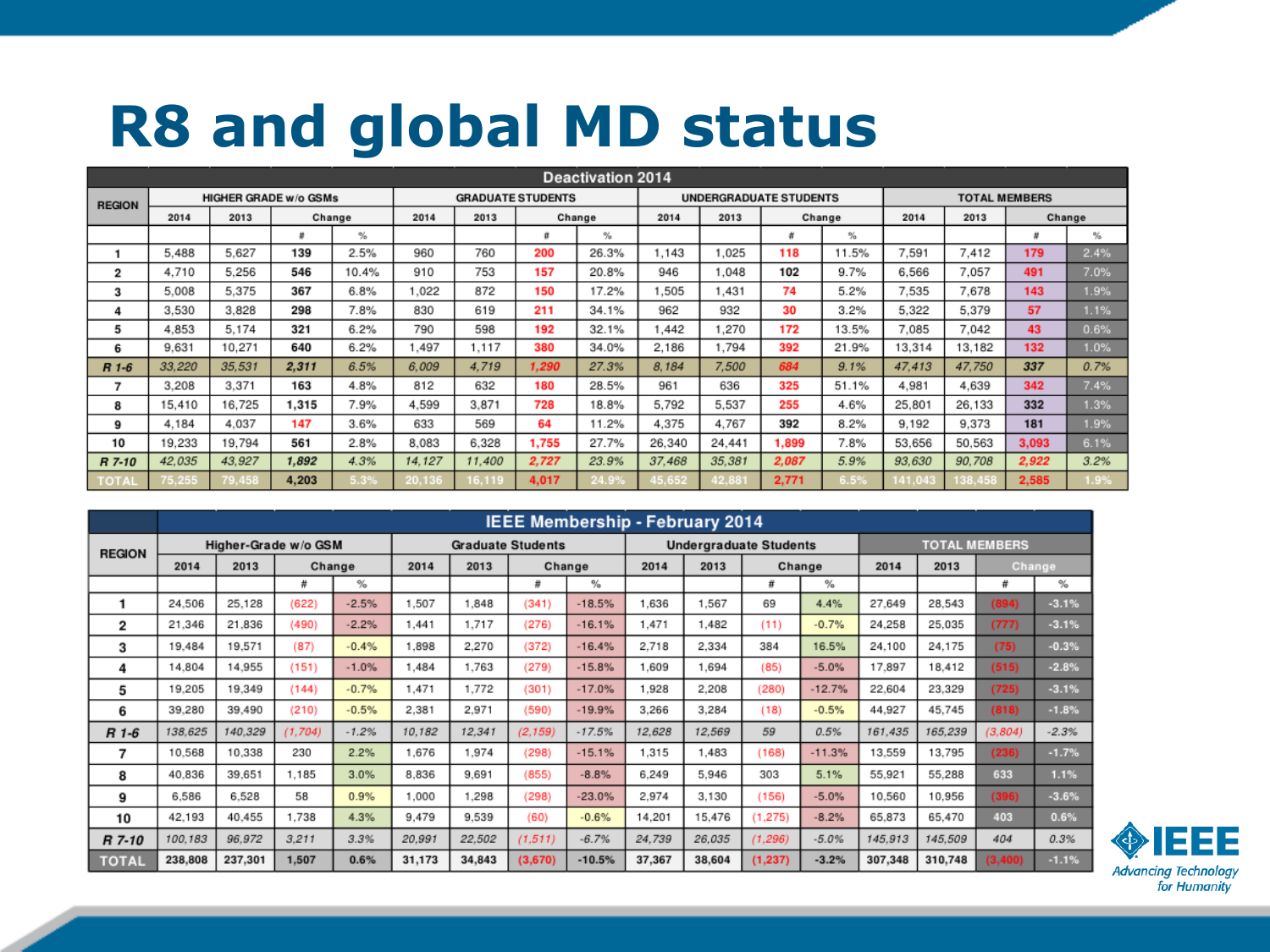#### **MD workshops**







- Dubai, UAE, March 8th, 2014
- $\Box$  8 attendees + 2 MDSC members. Many new (or even future) officers, willing to learn the job
- Many discussions, more important than presentations, but difficult to learn everything in a single day
- $\Box$  Reasonable budget. Very well organized by Adeel **Sultan**
- I DI Suggestions by MD officers present:
	- IEEE should lower its dues, approaching competing organizations
	- e-Membership shoud be offered in all countries
	- The membership calendar is not natural, and losing members in February to reinstate them later is an artifact which distorts the perception of our membership base
	- SAMIEEE is slow and inefficient

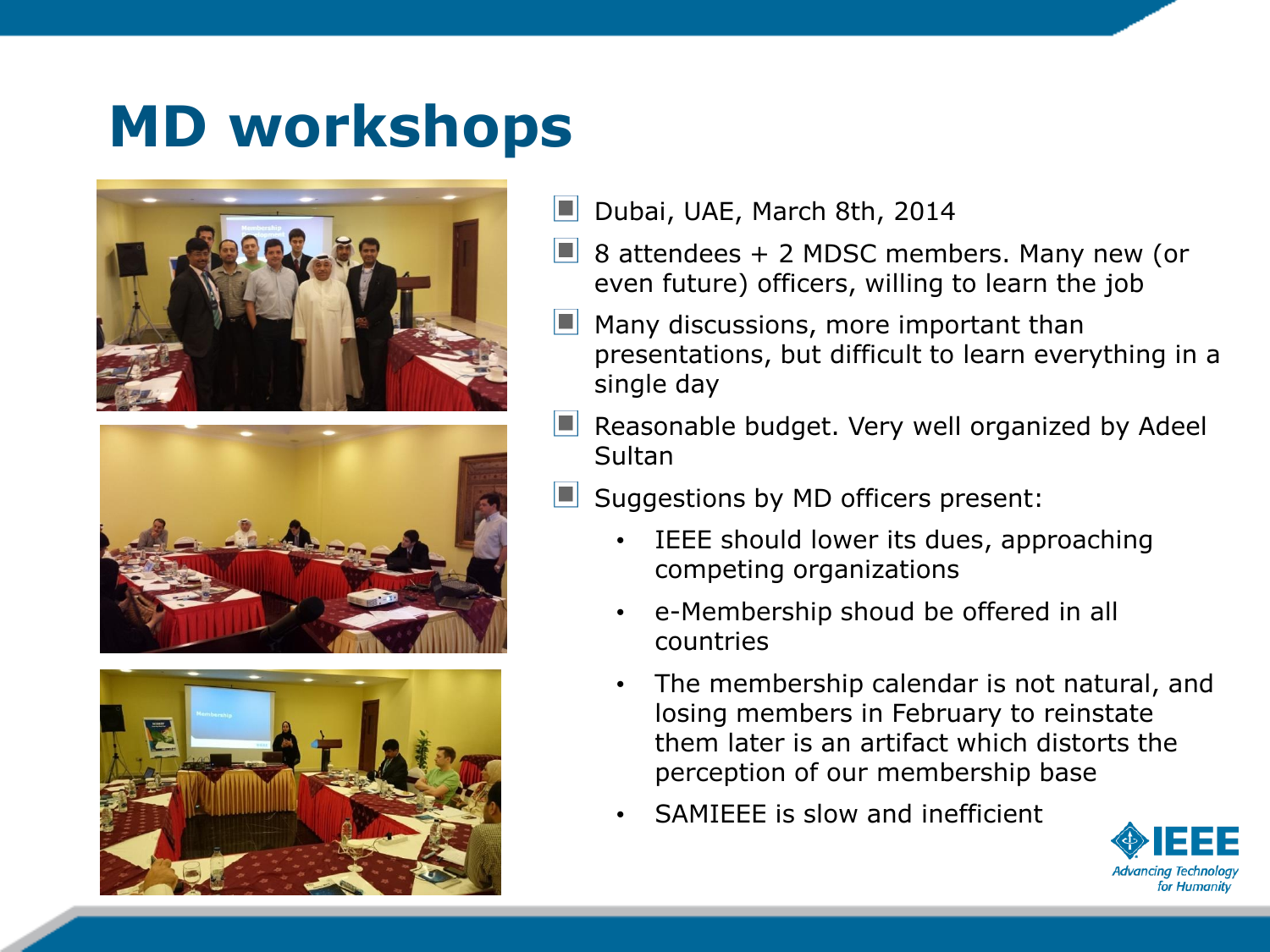### **Recovery of de-activated members**

- $\blacksquare$  We should be able to recover  $\sim$  20% of members in arrears
- MD Staff works with Sections to create customized messages that include Section specific information about events and activities, to alert the member of what they will be missing out on and perhaps re-engage them. In R8, only 5 Sections participated
- Utilizing MGM recruiters as "Member Ambassadors" in their respective sections to reach out to members in arrears on the value to renew their membership. The Member Ambassadors would use their membership experience in their conversations with their section membership. Tunisia, Nigeria and UAE Sections have been selected for this pilot program.